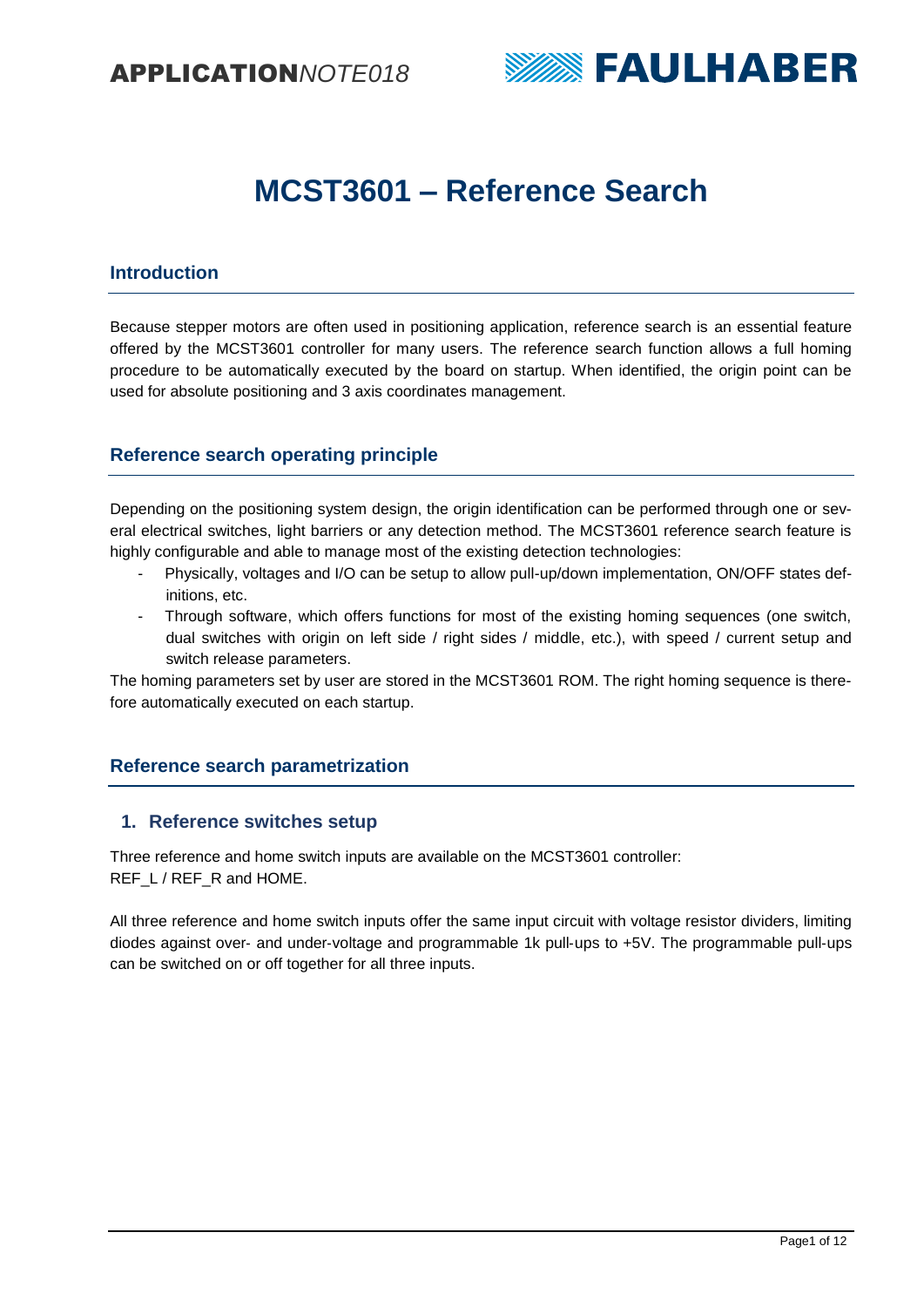

The following diagram shows a simplified view of a reference switch input of the MCST3601 controller:



**Figure 1:** Reference switch input simplified diagram

According to the switches properties, the inputs can be setup with different pullup modes, or even ON/OFF states through dedicated functions.

#### REFERENCE SWITCH ENABLE

The reference switches can be enabled or disabled through dedicated commands. The latter can be either sent using Direct mode interface, or written in the processor code:

| Direct mode @MCST-3601: COM6-Id 1 |                                                 |  |  |
|-----------------------------------|-------------------------------------------------|--|--|
| <b>TMCL Instruction Selector</b>  |                                                 |  |  |
| Instruction:                      | 5 - SAP set axis parameter                      |  |  |
| Type:                             | 12 - right limit switch disable                 |  |  |
| Motor:                            | $0 - Motor 0$                                   |  |  |
| Value:                            | $0 \Leftrightarrow$                             |  |  |
| Answer:                           | 0                                               |  |  |
|                                   | Execute                                         |  |  |
|                                   | <b>B</b> Copy to TMCL creator                   |  |  |
|                                   | More                                            |  |  |
|                                   | SAP 12, 0, 0   //set right limit switch disable |  |  |

**Figure 2:** Reference switches disable command

To ensure that the limit switches are enabled, set the "disable" value to zero.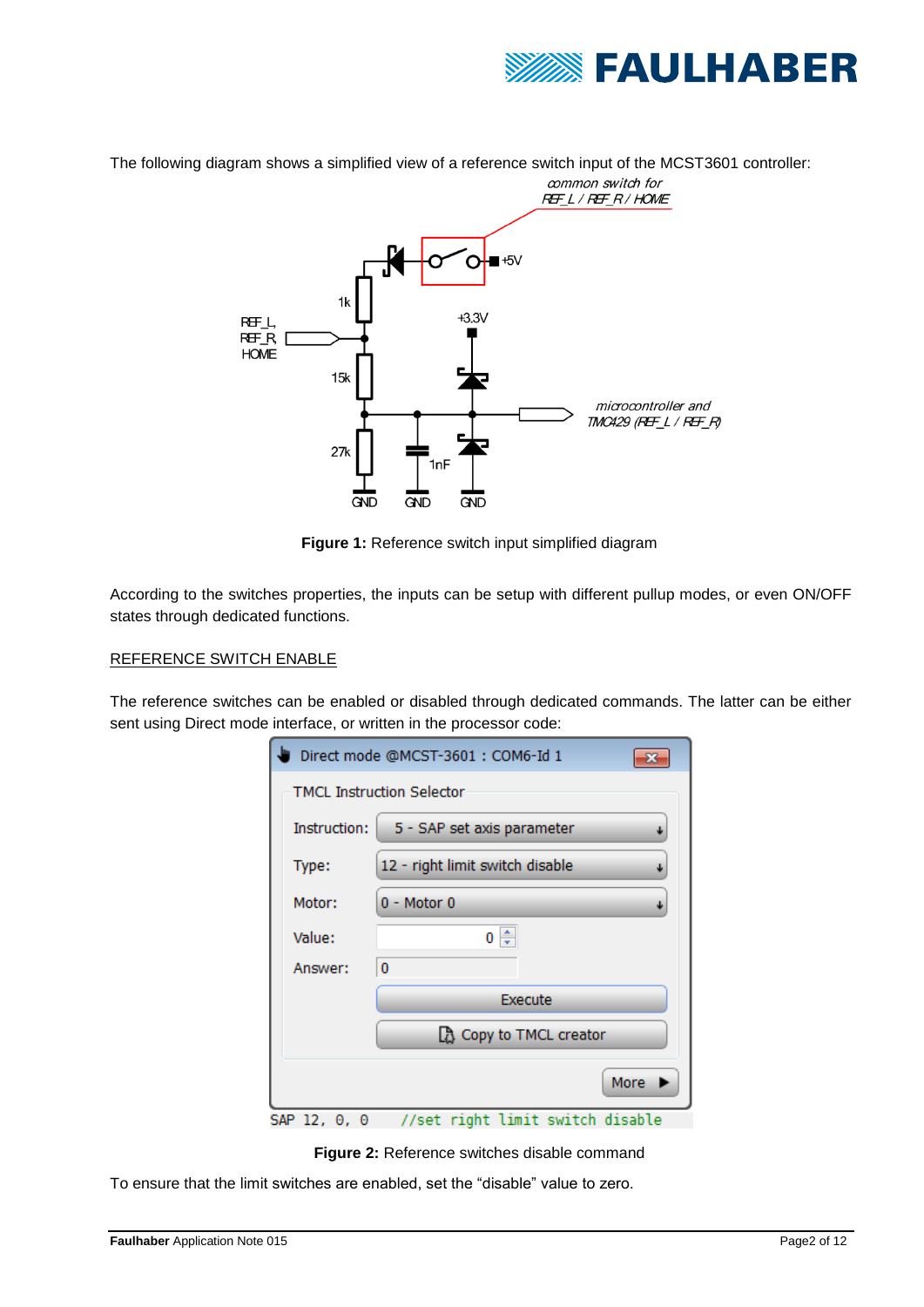

#### PULLUP MODE

If the used switch is connected to GND for any design reason, or has an open collector electronic, using the internal pullup could be necessary. To activate it, a dedicated command can be sent through Direct mode interface, or written in processor code:

| Direct mode @MCST-3601: COM6-Id 1 |                               |  |
|-----------------------------------|-------------------------------|--|
| <b>TMCL Instruction Selector</b>  |                               |  |
| Instruction:                      | 14 - SIO set output<br>↓      |  |
| Type:                             | 0 - Pull-up resistors<br>J    |  |
| Motor:                            | $0 - pullup$<br>↓             |  |
| Value:                            | $1 \oplus$                    |  |
| Answer:                           | 0                             |  |
|                                   | Execute                       |  |
|                                   | <b>A</b> Copy to TMCL creator |  |
|                                   | More                          |  |
| $SIO 0, 0, 1$ //change Pull       |                               |  |

**Figure 3:** Pullup setup command

#### SWITCHES 5V SUPPLY ACTIVATION

The MCST3601 controller offers the possibility to share its 5V power supply voltage to the homing switches, through a dedicated output, called "+5V\_SW".



**Figure 4:** +5V Switch output

The user can control the switches activation through this dedicated 5V output, using an available command that can be sent through Direct mode interface, or written in processor code: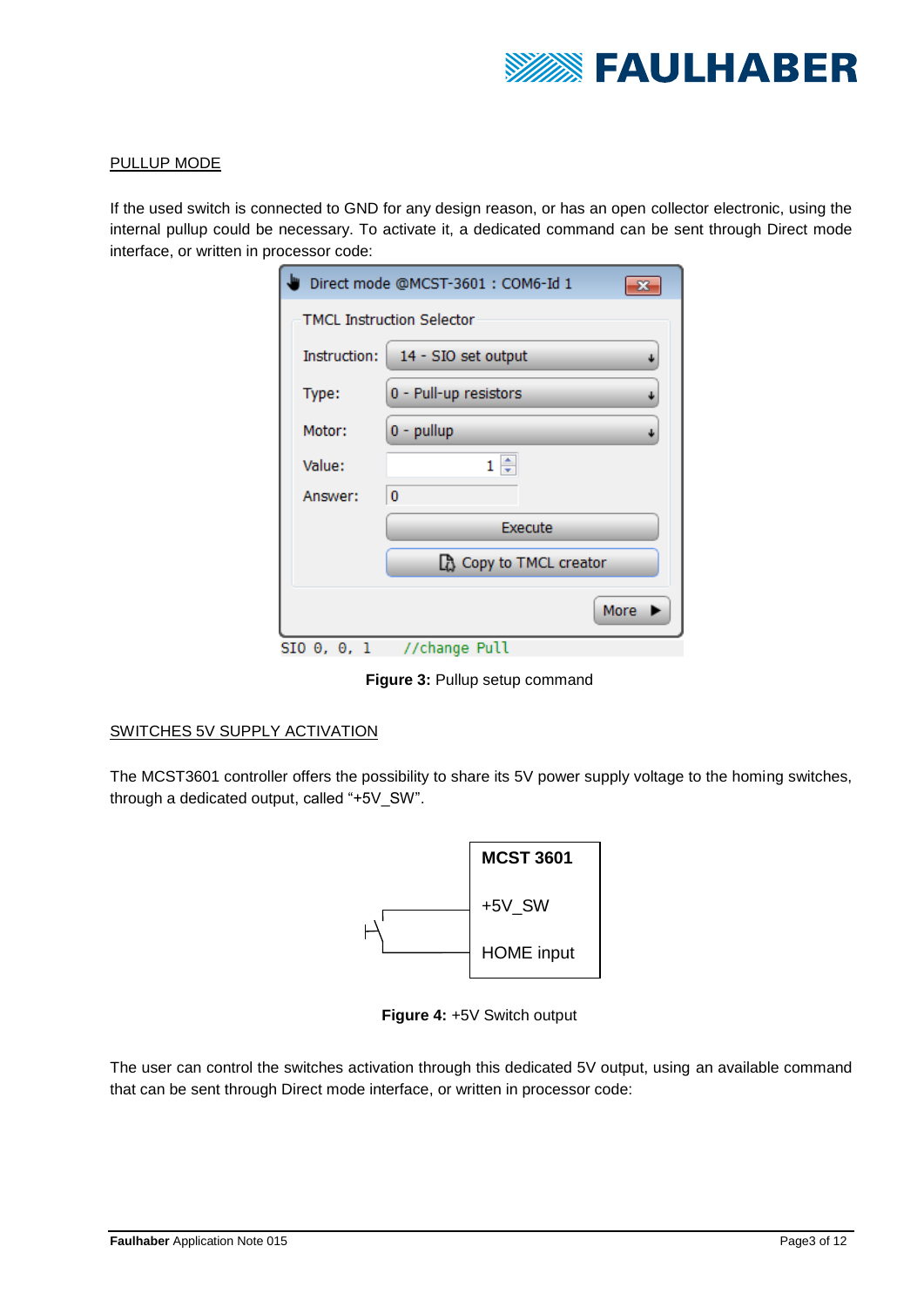

| Direct mode @MCST-3601: COM6-Id 1 |                                    |  |  |
|-----------------------------------|------------------------------------|--|--|
|                                   | <b>TMCL Instruction Selector</b>   |  |  |
|                                   | Instruction:   14 - SIO set output |  |  |
| Type:                             | $6 - +5V$ SW                       |  |  |
| Motor:                            | $2 -$ output                       |  |  |
| Value:                            | $1 \triangleq$                     |  |  |
| Answer:                           | 1                                  |  |  |
|                                   | Execute                            |  |  |
|                                   | <b>A</b> Copy to TMCL creator      |  |  |
|                                   | More                               |  |  |
|                                   | SIO 6, 2, 1 //change +5V SW        |  |  |

**Figure 5: +5V switch output activation command** 

## SWITCHES POLARITY

The limit switch polarity can be inverted by the user, depending on his need. Indeed, according to the electronic design, an ON state of the switch can correspond to either "0" or "1" electrical states. The user can invert the polarity using an available command that can be sent through Direct mode interface, or written in processor code:

|                                             | Direct mode @MCST-3601 : COM6-Id 1 |                               |  |  |
|---------------------------------------------|------------------------------------|-------------------------------|--|--|
|                                             | <b>TMCL Instruction Selector</b>   |                               |  |  |
|                                             | Instruction:                       | 9 - SGP set global parameter  |  |  |
|                                             | Type:                              | 79 - limit switch polarity    |  |  |
|                                             | Motor:                             | $0 -$ Bank $0$                |  |  |
|                                             | Value:                             | ÷<br>1.                       |  |  |
|                                             | Answer:                            | 1                             |  |  |
|                                             |                                    | Execute                       |  |  |
|                                             |                                    | <b>B</b> Copy to TMCL creator |  |  |
|                                             | More                               |                               |  |  |
| //set limit switch polarity<br>SGP 79, 0, 1 |                                    |                               |  |  |

**Figure 6:** Limit switch polarity inversion command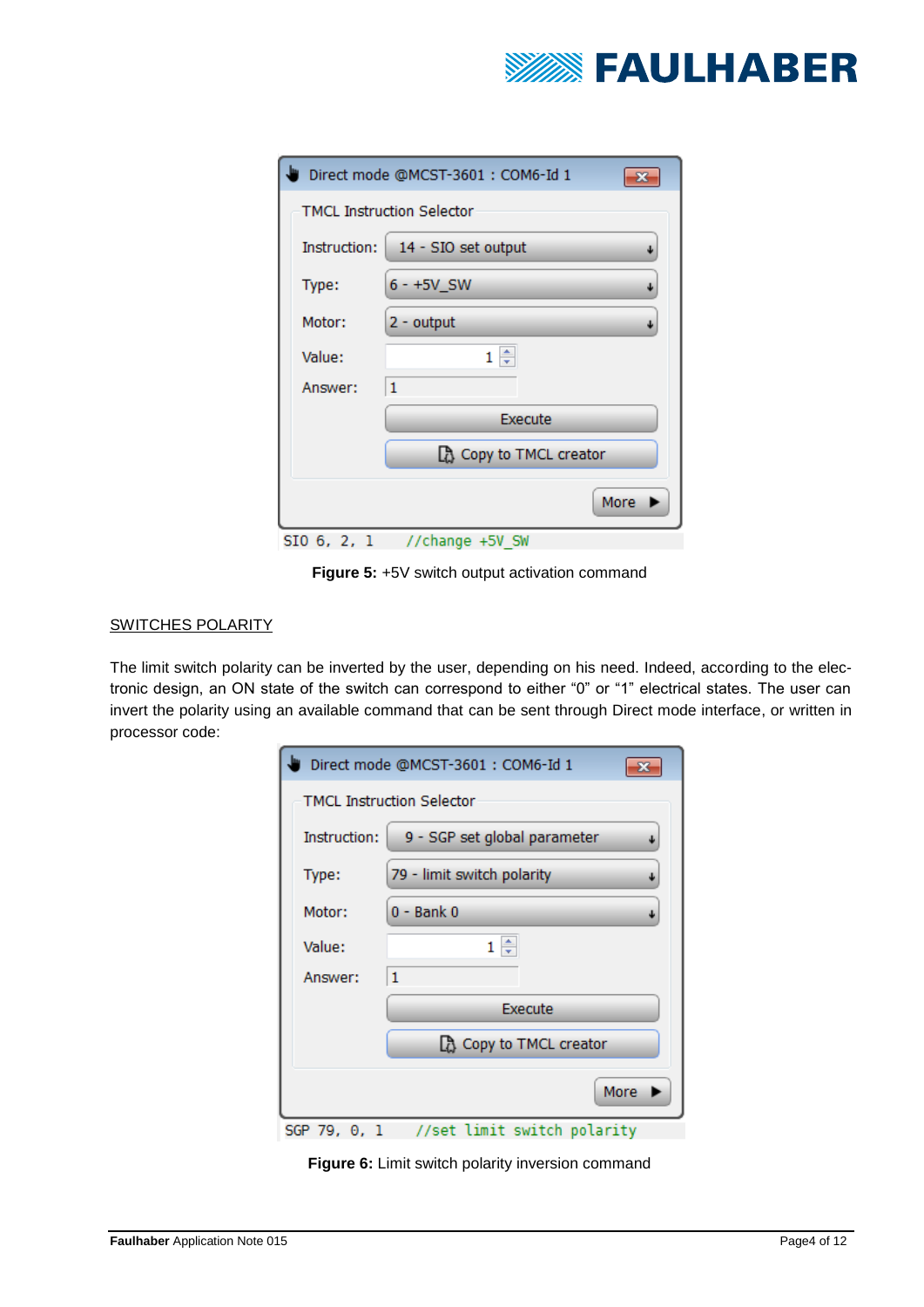

#### HOME SWITCHES STATE CHECK

Before using the reference switches, some users may check if they are correctly setup, and if the related inputs react as expected. The I/O monitoring allows checking in real-time the I/O status. It is accessible by left clicking on the MCST-3601 ID number, highlighted in blue in the following screenshot:

| ID1: MCST-3601 [V 1.33] n | MCST-3601: COM6-Id 1 |          |                    |
|---------------------------|----------------------|----------|--------------------|
| Direct mode               |                      |          |                    |
| Global parameters         | Inputs               |          | Outputs            |
| <b>TMCL</b> creator       | Digital 0:           | 0        | Digital 1          |
| Parameter calculator<br>囲 | Digital 1:           | $\Omega$ | Digital 2          |
| $\triangle$ Axis 0        | Digital 2:           | $\Omega$ | Digital 3          |
| Settings                  | Digital 3:           | $\Omega$ | Digital 4          |
| <b>III</b> coolStep       | Analog 0:            | 68       | Digital 5          |
| ▲ Control mode            | Left switch:         | o        |                    |
| 쏋<br>Velocity mode        |                      |          | Digital 6          |
| Position mode             | Right switch:        | 0        | <b>√</b> 5V Output |
| 4 Info aranh              | Home switch:         | 0        |                    |

**Figure 7:** I/O monitoring interface

The 5V switches activation output state can also be monitored and manually activated/deactivated, using this interface, by simply clicking on it.

Using this monitoring feature, the user can manually activate the switches and check the state in the graphical user interface.

## **2. Homing parameters setup**

After setting up the switches I/O, the reference search operation itself can be parametrized. Several parameters allow indeed defining how the homing is performed in terms of trajectory and speed.

#### REFERENCE SEARCH MODES

Depending on the number of switches that are used, how they react when they are reached, and where the origin has to be defined, several reference search modes are defined from the following parameters:

- Left only / right only / left and right switches search
- Searching sequence (left first / right first)
- Searching direction for each switch (from left / right)

Eight pre-defined different search sequences are stored in the MCST3601 controller, and can be defined by sending dedicated commands through Direct mode interface, or written in processor code: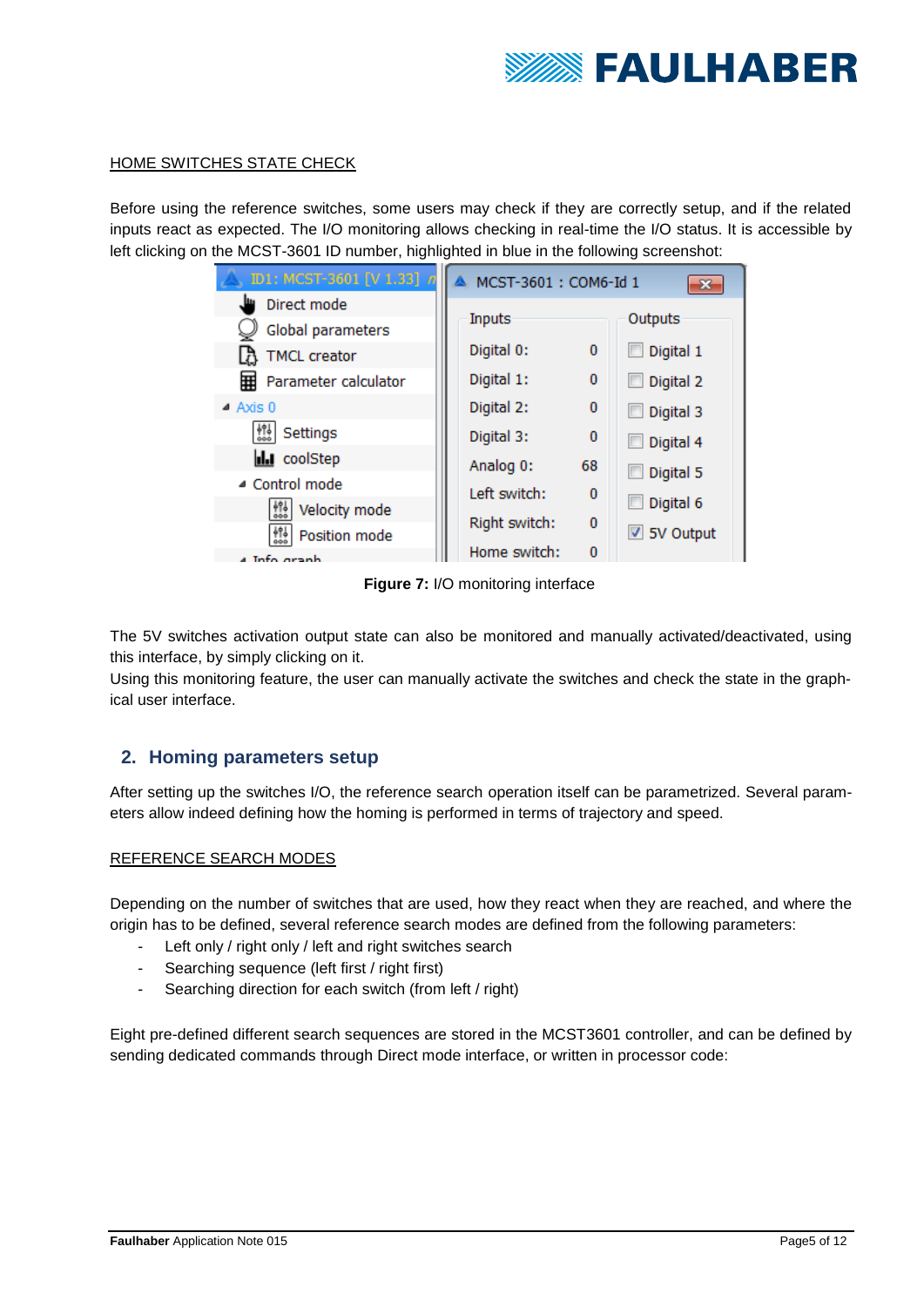

| Direct mode @MCST-3601: COM6-Id 1            |                                  |  |  |
|----------------------------------------------|----------------------------------|--|--|
|                                              | <b>TMCL Instruction Selector</b> |  |  |
| Instruction:                                 | 5 - SAP set axis parameter       |  |  |
| Type:                                        | 193 - reference search mode      |  |  |
| Motor:                                       | $0 - Motor 0$                    |  |  |
| Value:                                       | $0 \Leftrightarrow$              |  |  |
| Answer:                                      | 0                                |  |  |
|                                              | Execute                          |  |  |
|                                              | <b>B</b> Copy to TMCL creator    |  |  |
|                                              | More                             |  |  |
| //set reference search mode<br>SAP 193, 0, 0 |                                  |  |  |

**Figure 8:** Reference search mode

The 8 available modes are fully described in the MCST3601 TMCL™ Firmware Manual. The following two examples show two available searching sequences:



**Figure 10:** Reference search example: mode 2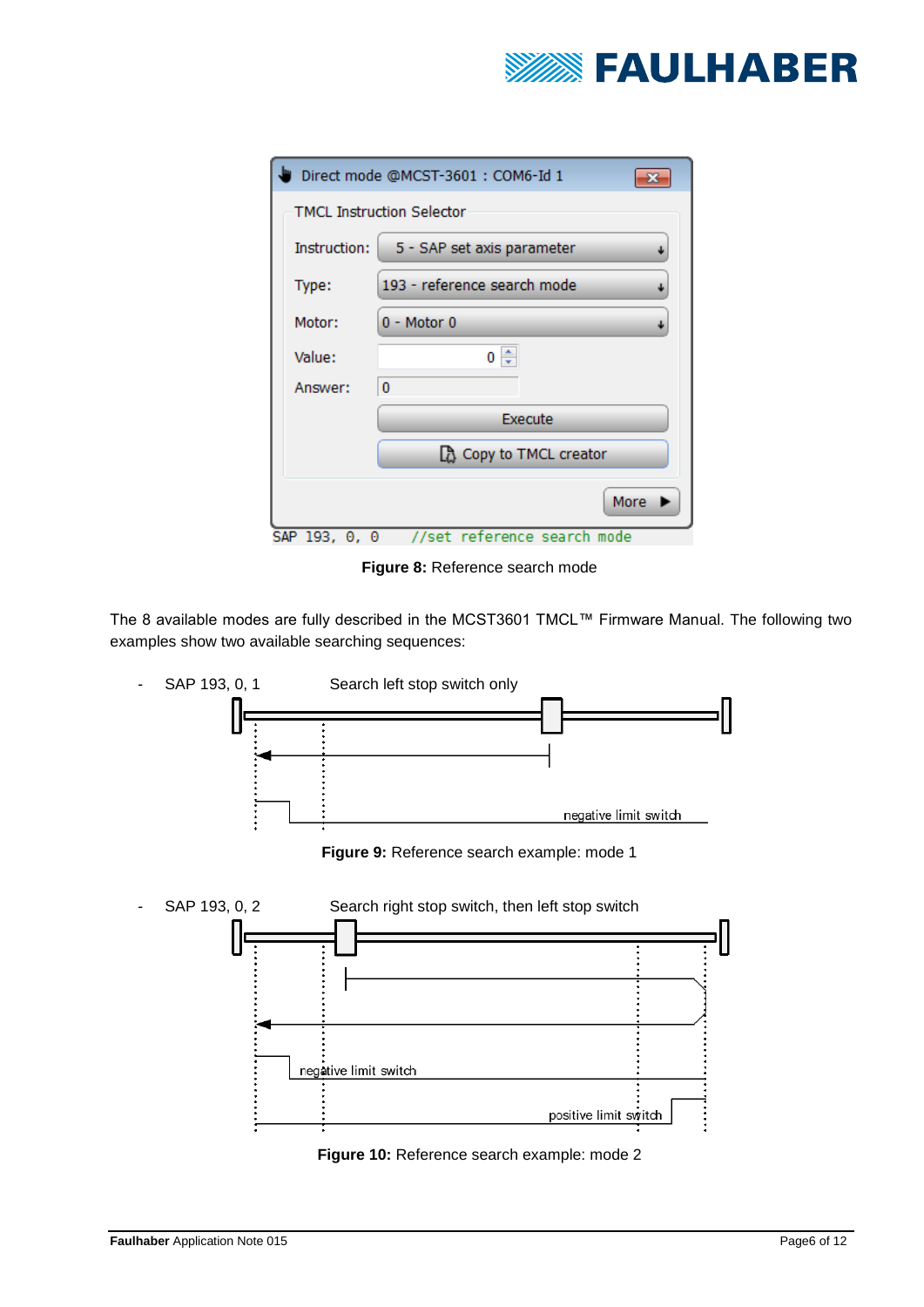

## REFERENCE SEARCH SPEED

The second parameter to be setup concerns the speed of the motor during reference search. Two values can actually be defined, one concerning the search speed before reaching the switch, and another concerning the speed of the motor during the release of the switch.

Separating both search and release values allows defining a rather high speed during the search process, and a low speed when releasing the switch, to allow a precise identification of the origin position.



**Figure 11:** Reference search speed

Both speeds values can be defined by sending dedicated commands through Direct mode interface, or written in processor code:

| Direct mode @MCST-3601: COM6-Id 1 |                               |  |  |
|-----------------------------------|-------------------------------|--|--|
| <b>TMCL Instruction Selector</b>  |                               |  |  |
| Instruction:                      | 5 - SAP set axis parameter    |  |  |
| Type:                             | 194 - reference search speed  |  |  |
| Motor:                            | 0 - Motor 0                   |  |  |
| Value:                            | $1000 \div$                   |  |  |
| Answer:                           | 0                             |  |  |
|                                   | Execute                       |  |  |
|                                   | <b>B</b> Copy to TMCL creator |  |  |
|                                   | More                          |  |  |
| SAP 194, 0, 1000                  | //set reference search speed  |  |  |

**Figure 12:** Reference search speed definition command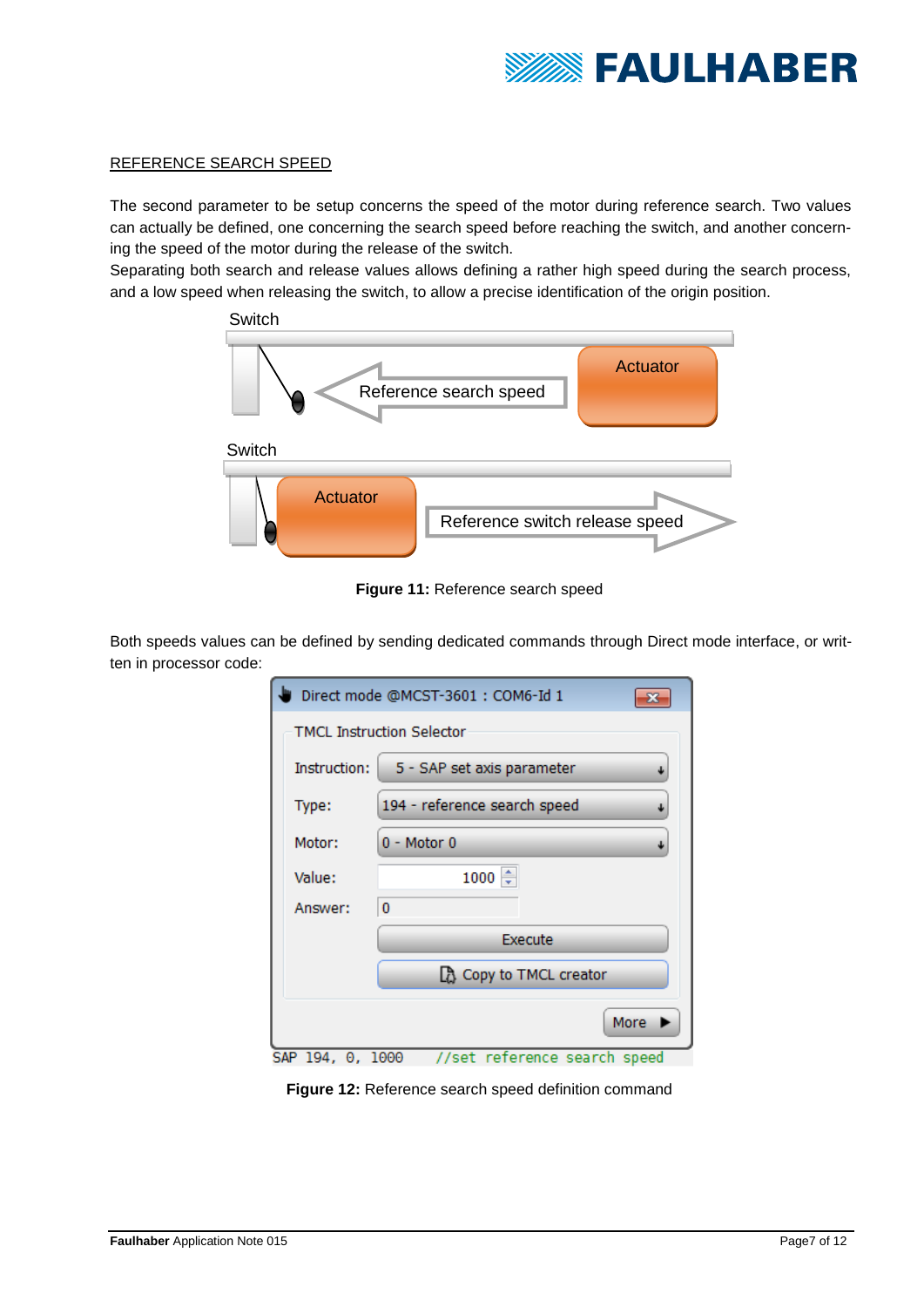

| Direct mode @MCST-3601: COM6-Id 1 |                                      |  |  |
|-----------------------------------|--------------------------------------|--|--|
|                                   | <b>TMCL Instruction Selector</b>     |  |  |
| <b>Instruction:</b>               | 5 - SAP set axis parameter           |  |  |
| Type:                             | 195 - reference switch speed         |  |  |
| Motor:                            | $0 - Motor 0$                        |  |  |
| Value:                            | ŧ<br>100                             |  |  |
| Answer:                           | 0                                    |  |  |
|                                   | Execute                              |  |  |
|                                   | <b>B</b> Copy to TMCL creator        |  |  |
| SAP 195, 0, 100                   | More<br>//set reference switch speed |  |  |

**Figure 13:** Reference switch release speed definition command

The switch release speed must be estimated considering the fact that the motor must be able to instantaneously stop when the switch state inversion is detected.

# **Reference search function usage**

Once properly setup, the reference search operation can be easily started from a single command. Calling this function will allow, after the homing process execution, defining the complete mono/multi axes coordinates origin(s).

## **1. Reference search command**

The reference search operation can be started by sending dedicated commands through Direct mode interface, or written in processor code: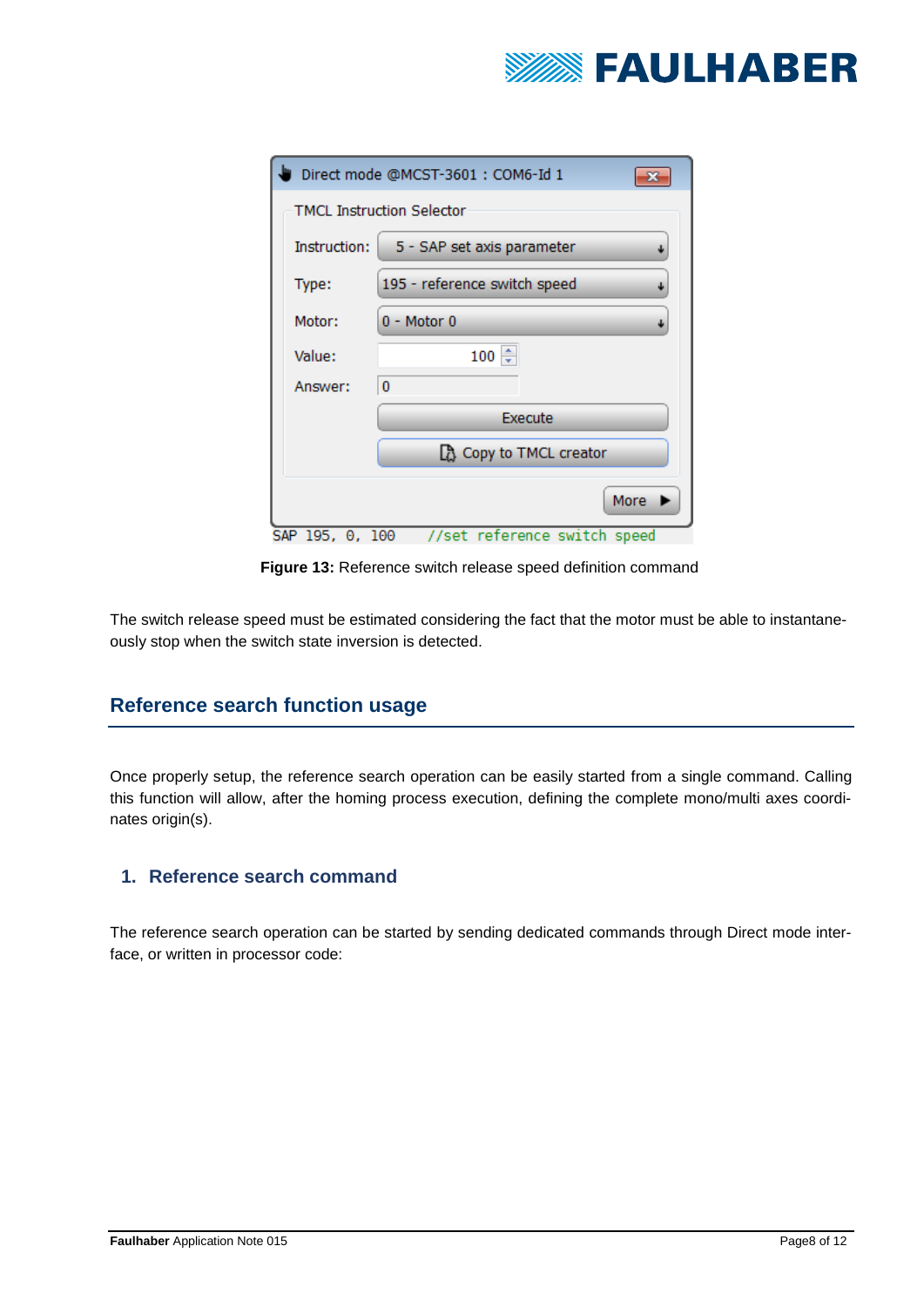

| Direct mode @MCST-3601 : COM6-Id 1        |  |  |
|-------------------------------------------|--|--|
| <b>TMCL Instruction Selector</b>          |  |  |
| 13 - RFS reference search<br>Instruction: |  |  |
| 0 - START start ref. search<br>Type:      |  |  |
| $0 - Motor 0$<br>Motor:                   |  |  |
| $100 \div$<br>Value:                      |  |  |
| 0<br>Answer:                              |  |  |
| Execute                                   |  |  |
| <b>B</b> Copy to TMCL creator             |  |  |
| More                                      |  |  |

**Figure 14:** Reference search start command

When called, the RFS function starts the automatic reference search sequence. The latter will run until all the reference switches are reach. To allow managing any eventual failure during homing, a timeout process can also be implemented. The latter is fully described in the following point.

# **2. Timeout management**

To avoid any blocking situation during the homing process, for example due to an unreachable switch, a timeout can be implemented in the embedded code. The timeout allows the automatic call of a defined routine if the homing operation is not finished after a certain time. The user can then define inside the routine how he wants the system to react (activation of an error flag, second try, etc.).

This feature is obviously useful inside a program code only, and cannot be used in direct mode. The code developer will have to activate the timeout after calling the reference search instruction, and define the subroutine to be called in case of timeout reach.

The following code extract shows an example of a homing function, followed by a timeout activation sequence and sub-routine calling function in case of timeout:

```
RFS START, 0 \frac{1}{10} Start the homing
WAIT RFS, 0, 10000 // Implement the timeout (t=10000ms)
JC ETO, error routine // Jump to "error routine" if the timeout is reach
```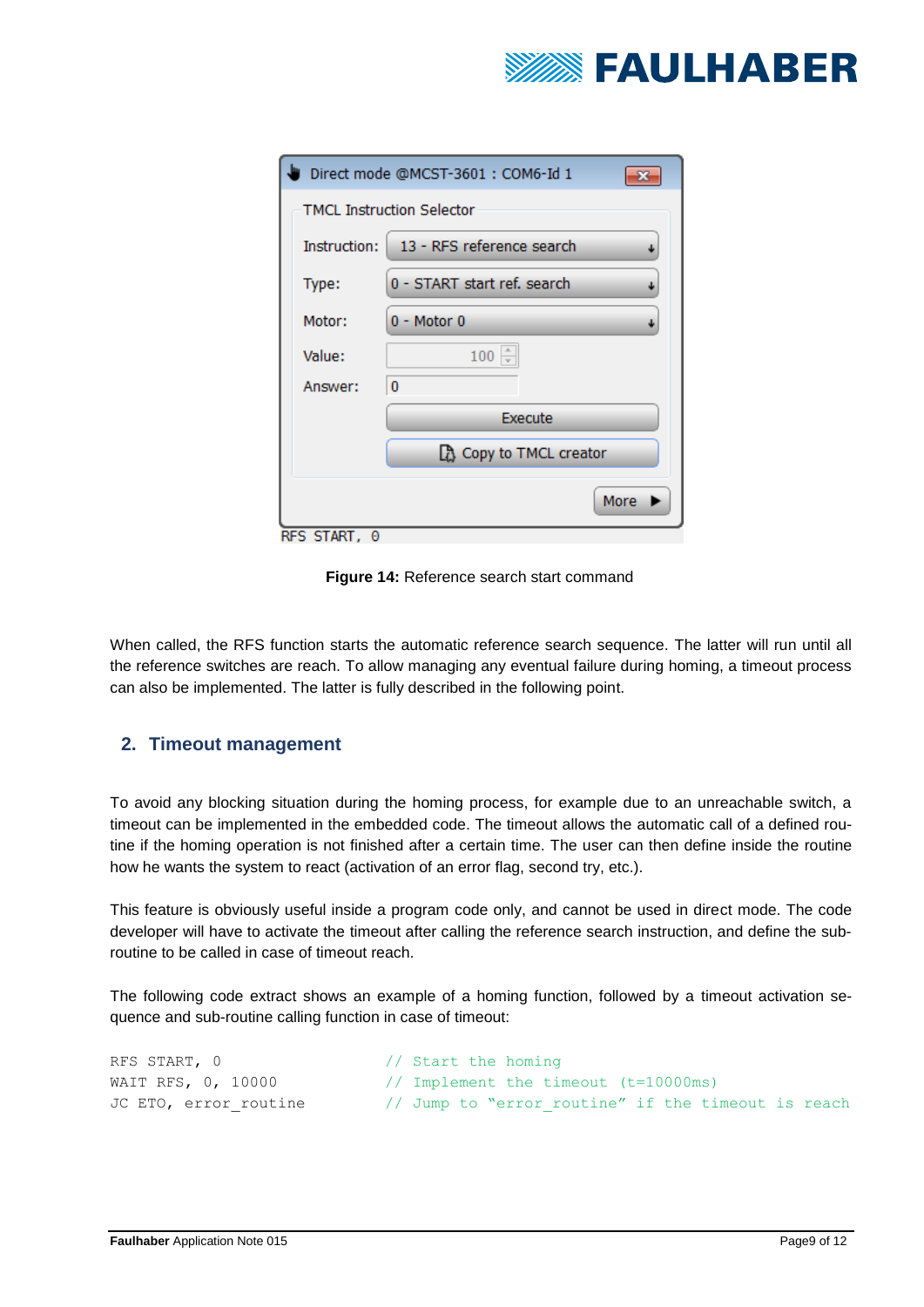

## **3. Absolute Axes coordinates management**

When the reference search is done on each axis used in the application, a mono/multi-dimensional origin is identified, and the system ready to work with absolute coordinates. The absolute position can be used and managed through the axis parameter commands. To check that after homing, the absolute position of the concerned axis is rightly set to zero, the user can use the "get axis parameter" command with actual position parameter:

| Direct mode @MCST-3601: COM6-Id 1 |                                 |  |  |
|-----------------------------------|---------------------------------|--|--|
| <b>TMCL Instruction Selector</b>  |                                 |  |  |
| <b>Instruction:</b>               | 6 - GAP get axis parameter<br>↓ |  |  |
| Type:                             | 1 - actual position             |  |  |
| Motor:                            | $0 - Motor 0$<br>↓              |  |  |
| Value:                            | $100 \div$                      |  |  |
| Answer:                           | 0                               |  |  |
|                                   | Execute                         |  |  |
|                                   | <b>B</b> Copy to TMCL creator   |  |  |
| More                              |                                 |  |  |

**Figure 15:** Get position command

The absolute positioning can be done through stored multi-dimensional coordinates. The MCST3601 controller offers a storage capability for 20 different 3D coordinates, which can be defined and used by the system. The program can manage movements to the different absolute coordinates stored in the memory.

The axes value  $(X, Y, Z)$  is defined by the motor number  $(0, 1, 2)$ . For each coordinate, the position of all three motors is stored:



**Figure 16:** Coordinate system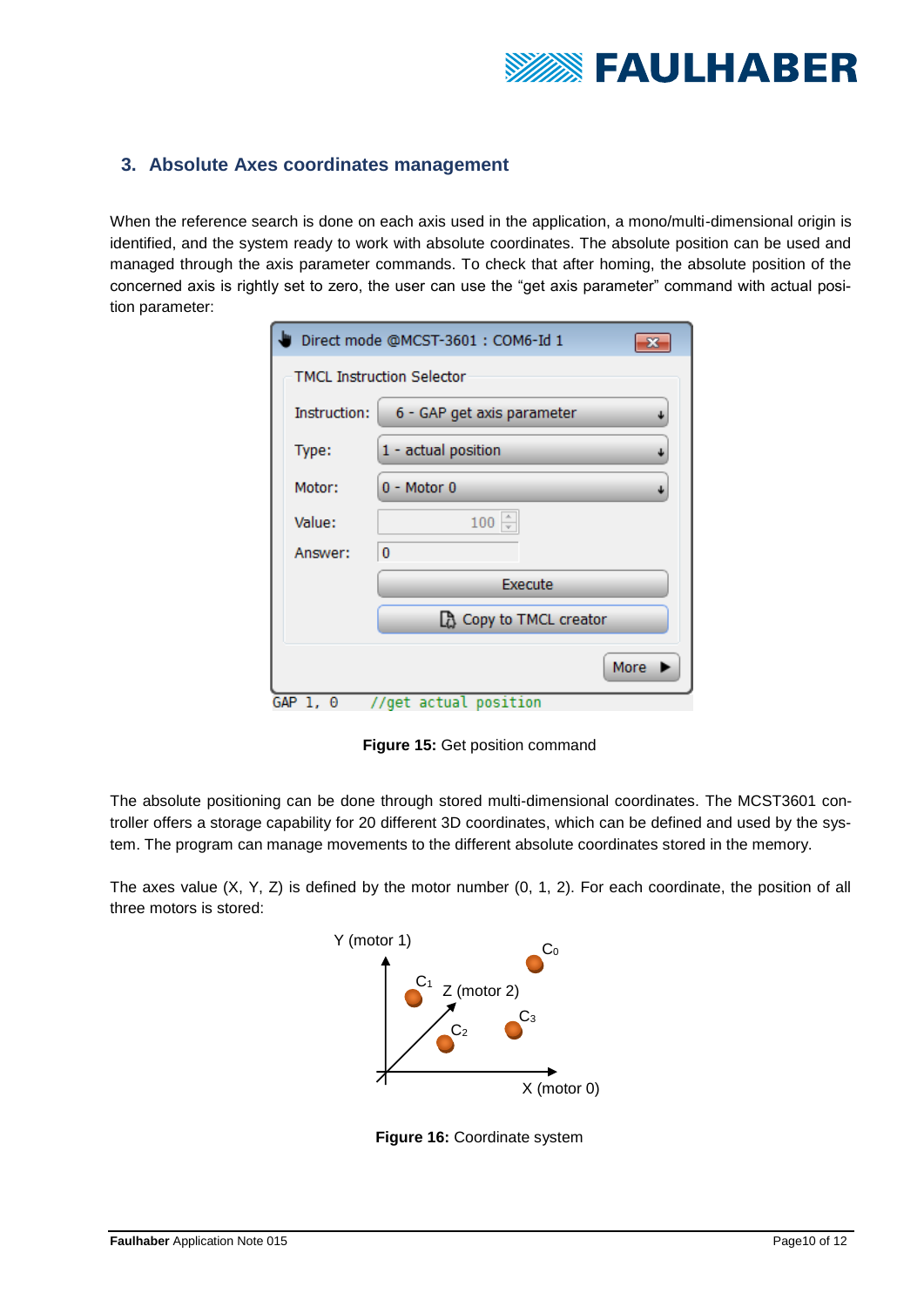

A wide range of commands are available to control and use coordinate system, like the following two examples, describing respectively the "move to position" command, and the coordinate capture commands. Other functions are available. Refer to the MCST3601 TMCL™ Firmware Manual for more information.

| Direct mode @MCST-3601 : COM6-Id 1                     |                                  |  |  |
|--------------------------------------------------------|----------------------------------|--|--|
|                                                        | <b>TMCL Instruction Selector</b> |  |  |
| Instruction:                                           | 4 - MVP move to position         |  |  |
| Type:                                                  | 2 - COORD coordinate             |  |  |
| Motor:                                                 | $0 - Motor 0$                    |  |  |
| Value:                                                 | $1 \triangleq$                   |  |  |
| Answer:                                                | $\bf{0}$                         |  |  |
|                                                        | Execute                          |  |  |
|                                                        | Copy to TMCL creator             |  |  |
| More                                                   |                                  |  |  |
| //move to defined coordinate<br>$MVP COORD, \Theta, 1$ |                                  |  |  |

| Direct mode @MCST-3601 : COM6-Id 1 |                               |  |  |
|------------------------------------|-------------------------------|--|--|
| <b>TMCL Instruction Selector</b>   |                               |  |  |
| Instruction:                       | 32 - CCO capture coordinate   |  |  |
| Type:                              | 19 - coordinate #19           |  |  |
| Motor:                             | $0 - Motor 0$                 |  |  |
| Value:                             |                               |  |  |
| Answer:                            | 0                             |  |  |
|                                    | Execute                       |  |  |
|                                    | <b>A</b> Copy to TMCL creator |  |  |
|                                    | More                          |  |  |
| CCO 19,<br>Θ                       |                               |  |  |

**Figure 17:** Coordinates management and usage commands examples